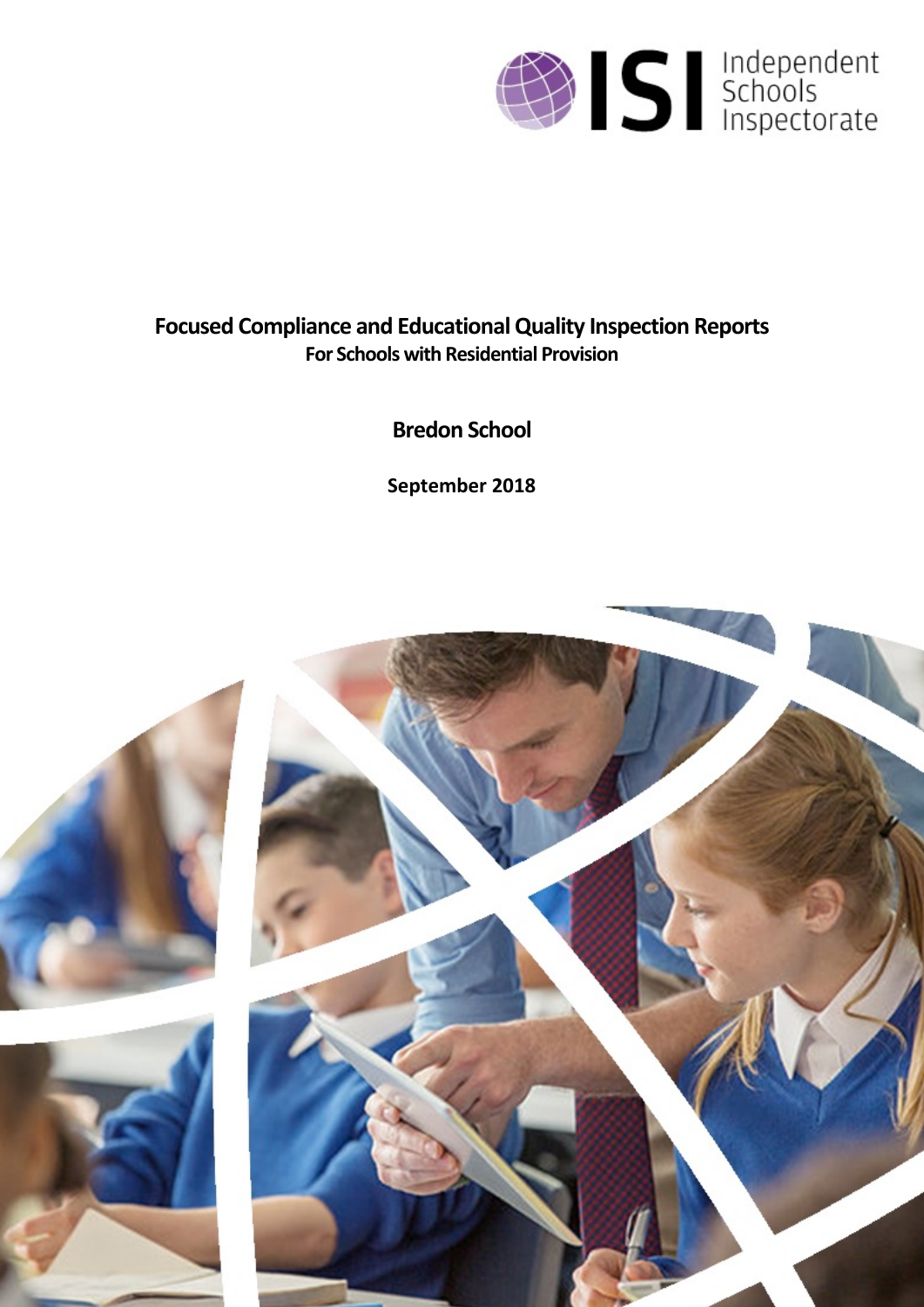# <span id="page-1-0"></span>**Contents**

| <b>Contents</b> |                                                                      | 2  |
|-----------------|----------------------------------------------------------------------|----|
|                 | <b>School's Details</b>                                              | 3  |
| 1.              | <b>Background Information</b>                                        | 4  |
|                 | <b>About the school</b>                                              | 4  |
|                 | What the school seeks to do                                          | 4  |
|                 | About the pupils                                                     | 4  |
| 2.              | <b>Regulatory Compliance Inspection</b>                              | 5  |
|                 | <b>Preface</b>                                                       | 5  |
|                 | <b>Key findings</b>                                                  | 7  |
|                 | PART 1 - Quality of education provided                               | 7  |
|                 | PART 2 - Spiritual, moral, social and cultural development of pupils | 7  |
|                 | PART 3 - Welfare, health and safety of pupils                        | 7  |
|                 | PART 4 - Suitability of staff, supply staff, and proprietors         | 8  |
|                 | PART 5 - Premises of and accommodation at schools                    | 8  |
|                 | <b>PART 6 - Provision of information</b>                             | 8  |
|                 | PART 7 - Manner in which complaints are handled                      | 8  |
|                 | PART 8 - Quality of leadership in and management of schools          | 8  |
| 3.              | <b>Educational Quality Inspection</b>                                | 9  |
|                 | Preface                                                              | 9  |
|                 | <b>Key findings</b>                                                  | 10 |
|                 | <b>Recommendation</b>                                                | 10 |
|                 | The quality of pupils' academic and other achievements               | 10 |
|                 | The quality of the pupils' personal development                      | 12 |
| 4.              | <b>INSPECTION EVIDENCE</b>                                           | 15 |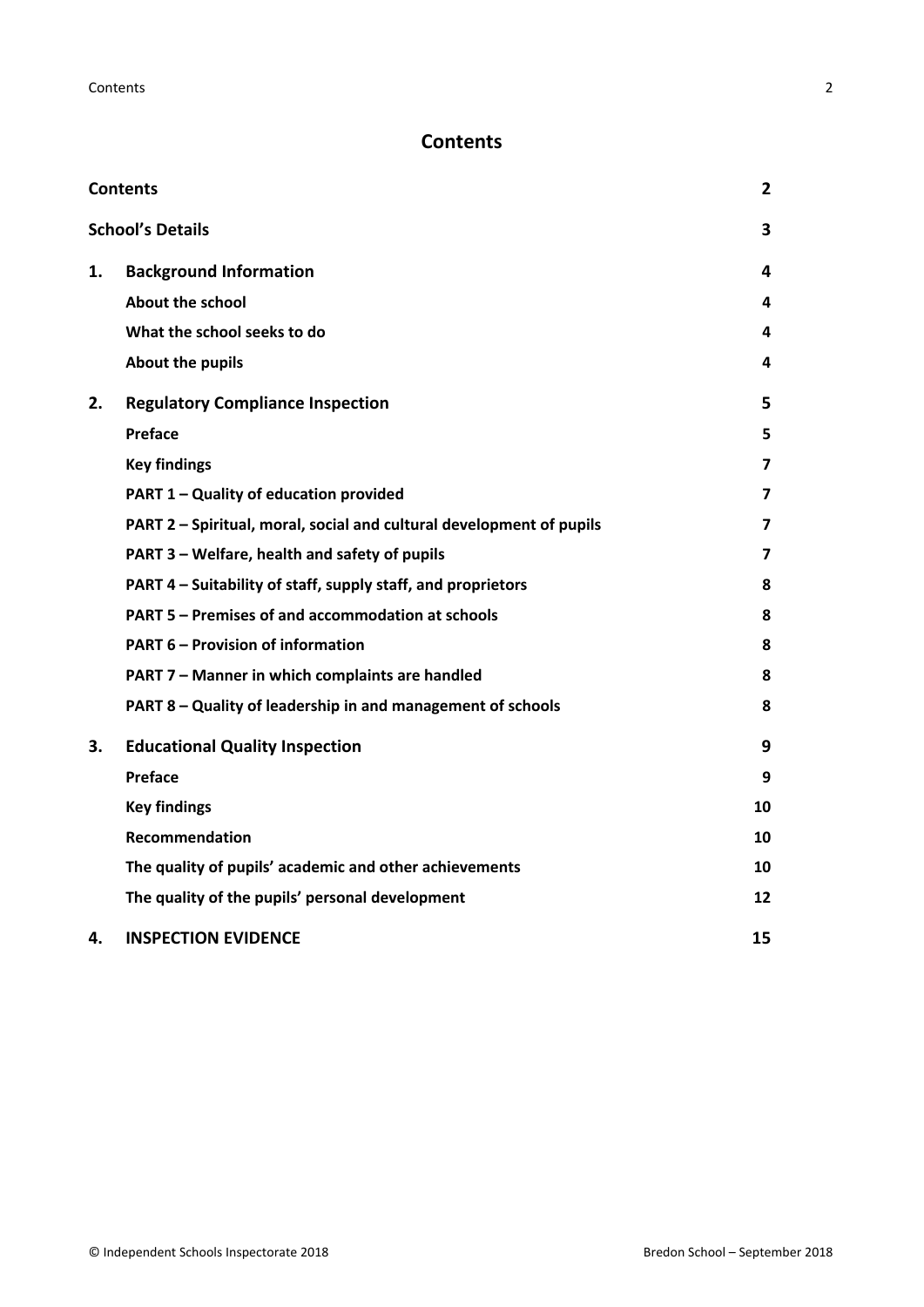| <b>Bredon School</b>                                                                                            |     |                   |    |
|-----------------------------------------------------------------------------------------------------------------|-----|-------------------|----|
| 885/6023                                                                                                        |     |                   |    |
| <b>Bredon School</b><br><b>Pull Court</b><br><b>Bushley</b><br>Tewkesbury<br>Gloucestershire<br><b>GL20 6AH</b> |     |                   |    |
| 01684 293156                                                                                                    |     |                   |    |
| <b>Email address</b><br>enquiries@bredonschool.co.uk                                                            |     |                   |    |
| Mr Koen Claeys                                                                                                  |     |                   |    |
| Mr Aatif Hassan                                                                                                 |     |                   |    |
| 7 to 18                                                                                                         |     |                   |    |
| 202                                                                                                             |     |                   |    |
| <b>Boys</b>                                                                                                     | 150 | Girls             | 52 |
| Day pupils                                                                                                      | 122 | <b>Boarders</b>   | 80 |
| <b>EYFS</b>                                                                                                     | 0   | <b>Juniors</b>    | 19 |
| <b>Seniors</b>                                                                                                  | 138 | <b>Sixth Form</b> | 45 |
| 25 to 27 September 2018                                                                                         |     |                   |    |
|                                                                                                                 |     |                   |    |

# <span id="page-2-0"></span>**School's Details**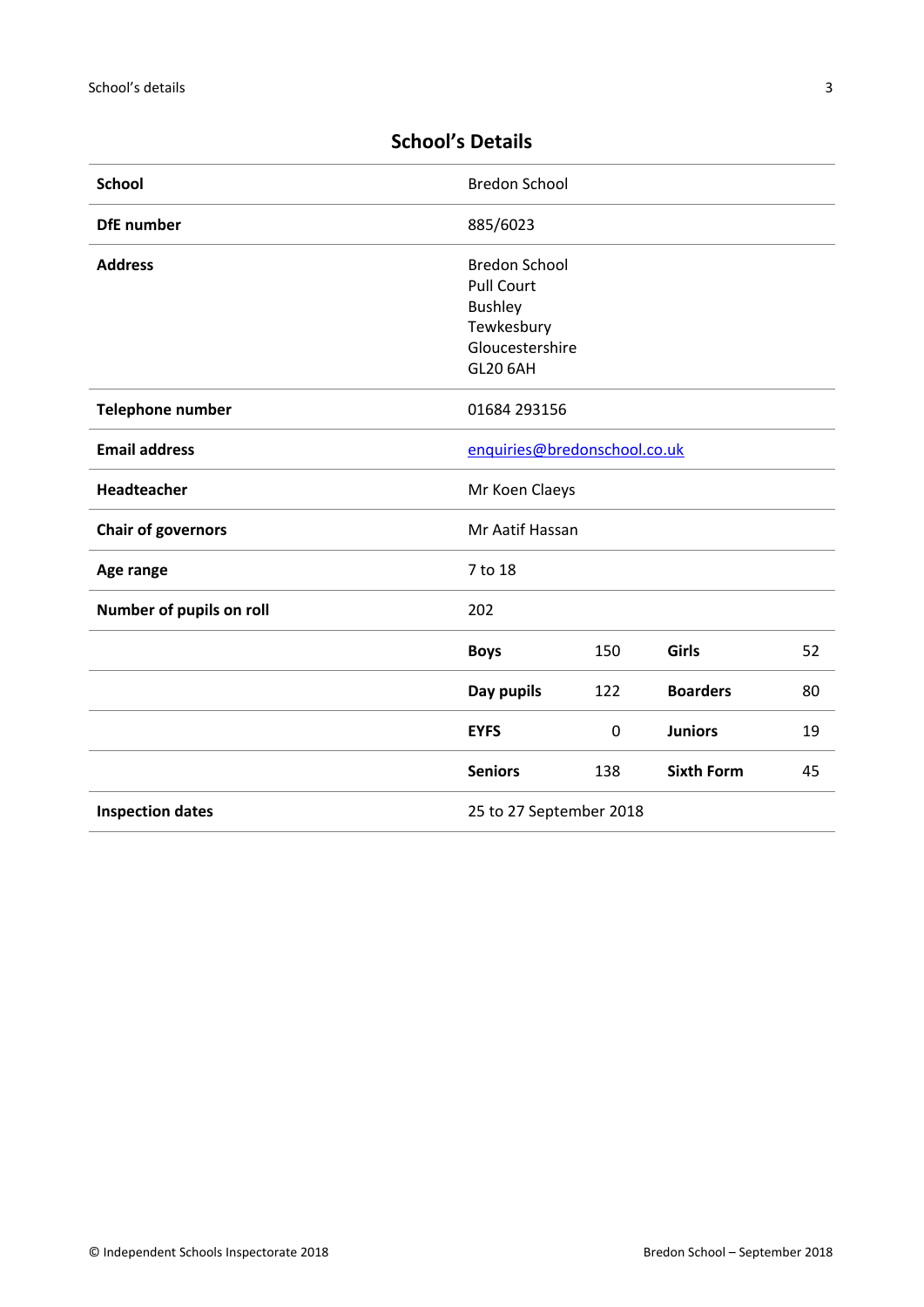## <span id="page-3-0"></span>**1. Background Information**

#### <span id="page-3-1"></span>**About the school**

1.1 Bredon School is a co-educational day and boarding school for pupils between the ages of seven and eighteen. It is situated on an 85-acre estate near Tewkesbury. It opened in 1962, and since 2014 has been owned by Cavendish Education Ltd, whose board of directors act as the institution's governing body. The school is registered with a specialist professional association for schools teaching pupils with dyslexia. It accepts pupils from the age of seven, a change since the previous inspection. A new headmaster took up his appointment in April 2017. It offers full and flexi-boarding on site for pupils from the age of nine.

#### <span id="page-3-2"></span>**What the school seeks to do**

1.2 The school aims to provide an education that caters for all types of learners, valuing them as individuals and building their self-confidence and self-esteem. Pupils are expected to participate fully in the academic and extra-curricular life of the school so that they develop into well-rounded, tolerant individuals with a strong work ethic and a commitment to their community.

#### <span id="page-3-3"></span>**About the pupils**

1.3 Pupils come from a wide area around the school and most are of White British origin. Most boarders come from families living throughout the UK, with a smaller number from overseas. Nationally standardised test data indicate that the ability of pupils in the senior school is below average. The school has identified 108 pupils as having special educational needs and/or disabilities (SEND) including dyslexia, speech and language difficulties, and a wide range of other learning and physical needs. 93 of these receive additional specialist help. 63 pupils have an education, health and care plan and 3 have a statement of special educational needs. English is an additional language (EAL) for 8 pupils whose needs are supported in the classroom and by specialist teaching. Data used by the school has identified 6 pupils as being the most able in its population; their needs are met through the curriculum and enrichment activities.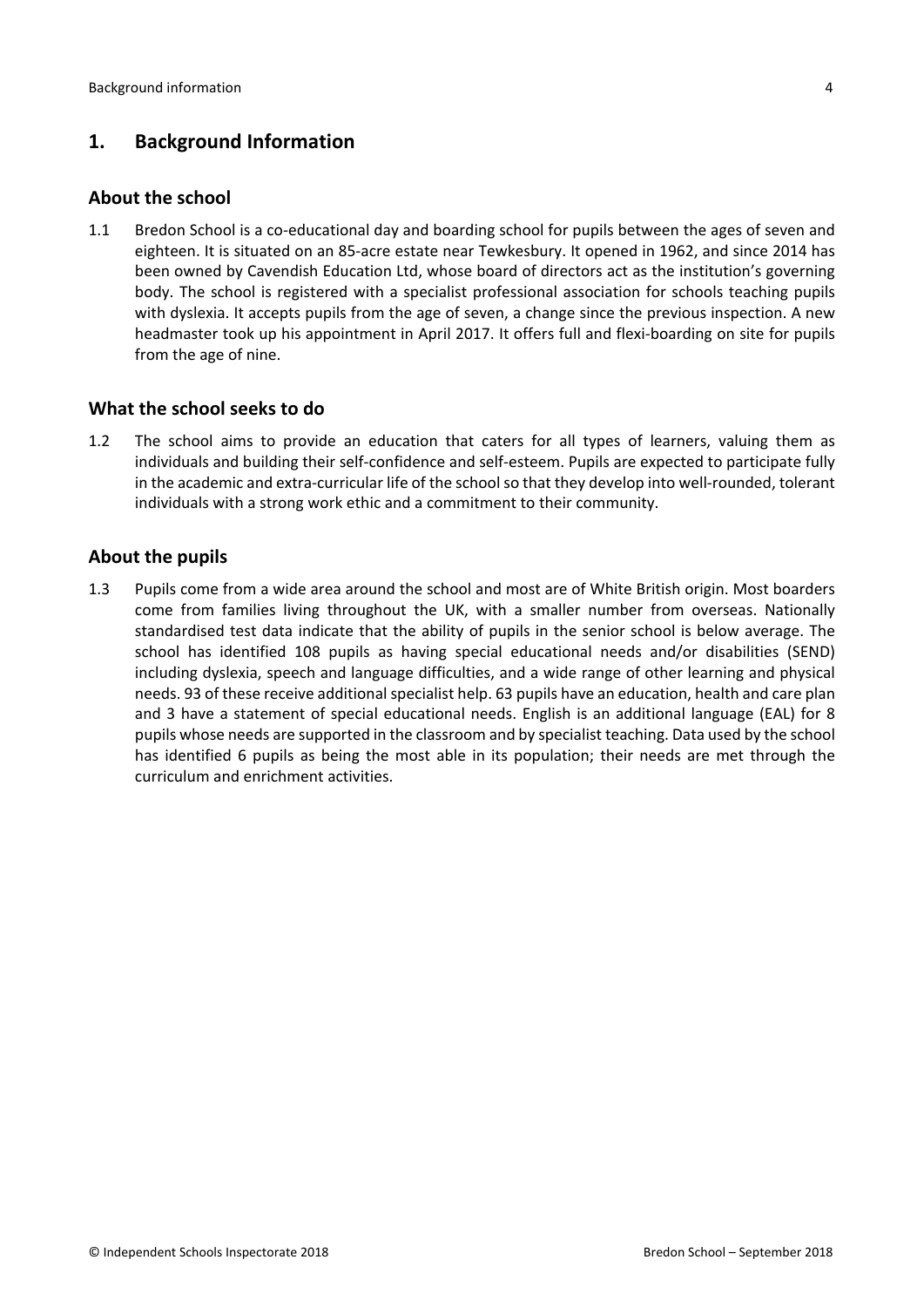### <span id="page-4-0"></span>**2. Regulatory Compliance Inspection**

#### <span id="page-4-1"></span>**Preface**

The registration authority for independent schools is the Department for Education (DfE), which directs inspection according to a specified frequency or at any time where the DfE has particular concerns about a school. The Independent Schools Inspectorate (ISI) is the body approved by the Secretary of State for the purpose of inspecting schools which are, or whose heads are, in membership of the associations which form the Independent Schools Council (ISC) and reporting on the extent to which they meet the Independent School Standards ('the standards') in the Schedule to the Education (Independent School Standards) Regulations 2014. Accordingly, inspection records whether the school meets each of these standards, which are arranged in eight Parts, each of which is divided into separate paragraphs. Additionally, the inspection reports on the school's accessibility plan under Schedule 10 of the Equality Act 2010 and the ban on corporal punishment under section 548 of the Education Act 1996. It comments on the progress made by the school in meeting the compliance action points set out in the school's most recent statutory inspection.

This inspection also contains specific judgements on the National Minimum Standards for Boarding Schools ('boarding NMS'). It also comments on the progress made by the school in meeting the compliance action points set out in the most recent statutory boarding inspection and it judges the extent to which the school currently meets the boarding NMS. It identifies any standards which the school does not meet and requires action to meet them. Findings are distributed across sections relating to the eight Parts of the standards.

All association independent schools will have an inspection within three yearsfrom April 2016, in accordance with the Framework and DfE requirements. The inspection may be of COMPLIANCE ONLY or a combined inspection of EDUCATIONAL QUALITY AND COMPLIANCE depending on a number of factors, including findings from their most recent inspection. Schools judged not to meet the standards, including the boarding NMS, may also be subject to a progress monitoring visit before their next routine inspection. The progress monitoring visit will judge whether the school has taken the necessary action to meet any un-met standards identified at their previous inspection.

The inspection was also carried out under the arrangements of the ISC Associations for the maintenance and improvement of the quality of their membership.

**This is a FOCUSED COMPLIANCE INSPECTION which was combined with an inspection of EDUCATIONAL QUALITY, the report of which appears later in this document. The COMPLIANCE inspection reports only on the school's compliance with the standards**, **including the boarding NMS.** The standards represent minimum requirements and judgements are given either as **met** or as **not met**. All schools are required to meet all the standards applicable to them. Where the minimum requirements are not met, this is clearly indicated in the relevant section of the report and the school is required to take the actions specified. In this focused compliance inspection, key regulations and standards have been inspected in detail. These are the regulations on safeguarding; measures to guard against bullying; arrangements for pupils' health and safety, arrangements to check the suitability of staff; the provision of information to parents; the handling of parents' complaints; and other related aspects of leadership and management, together with the NMS covering the same areas. The remaining standards and requirements are deemed to continue to be met unless evidence to the contrary has been found.

Inspections do not include matters that are outside of the regulatory framework described above, such as: an exhaustive health and safety audit; compliance with data protection requirements; an in-depth examination of the structural condition of the school, its services or other physical features; contractual arrangements with parents; an investigation of the financial viability of the school or its accounting procedures.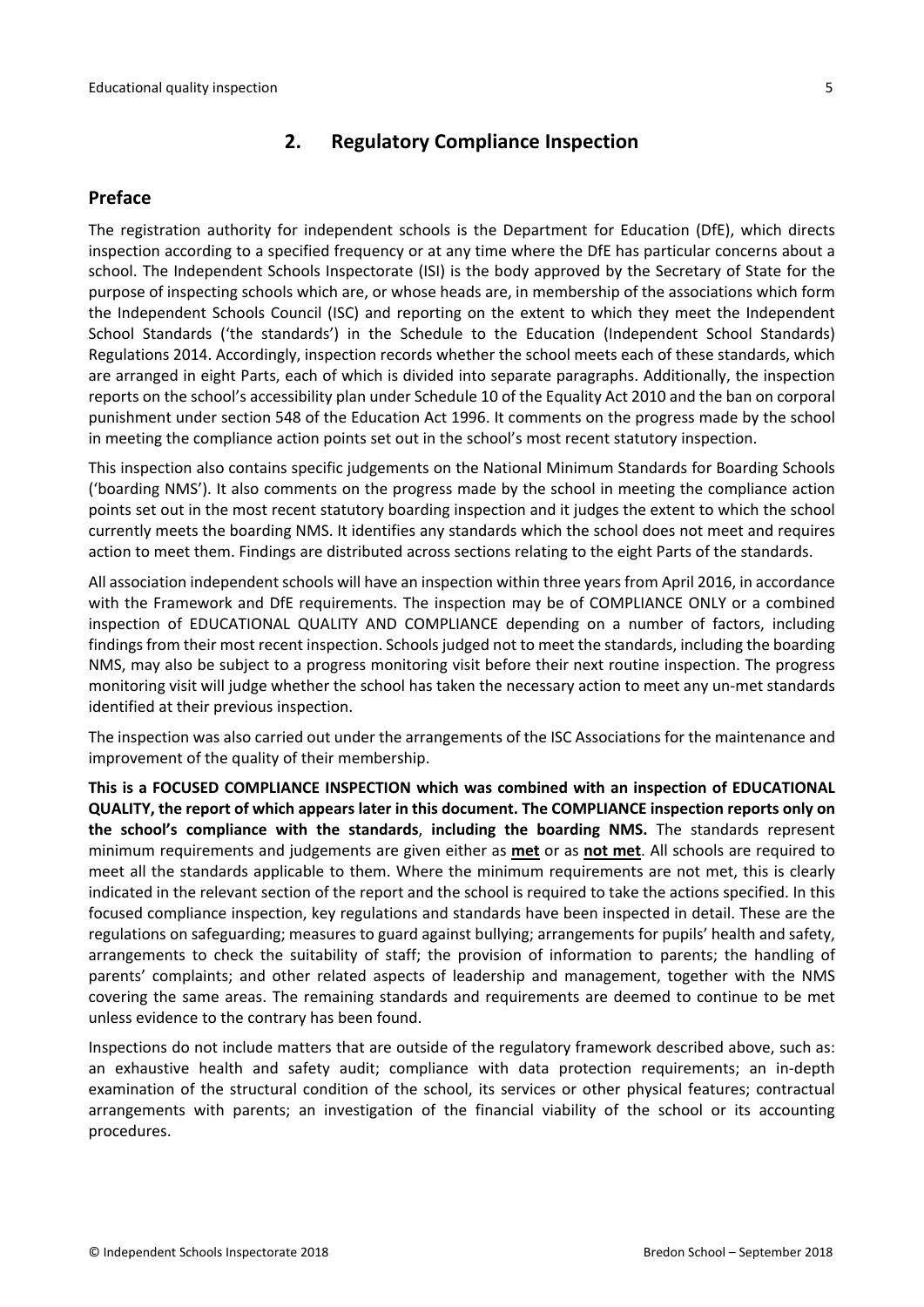Inspectors may be aware of individual safeguarding concerns, allegations and complaints as part of the inspection process. Such matters will not usually be referred to specifically in published reports in this document but will have been considered by the team in reaching its judgements.

Links to the full regulations and requirements can be found here: The Education [\(Independent](http://www.legislation.gov.uk/uksi/2014/3283/contents/made) School Standards) [Regulations](http://www.legislation.gov.uk/uksi/2014/3283/contents/made) 2014, National Minimum [Standards](https://www.gov.uk/government/uploads/system/uploads/attachment_data/file/416186/20150319_nms_bs_standards.pdf) for Boarding Schools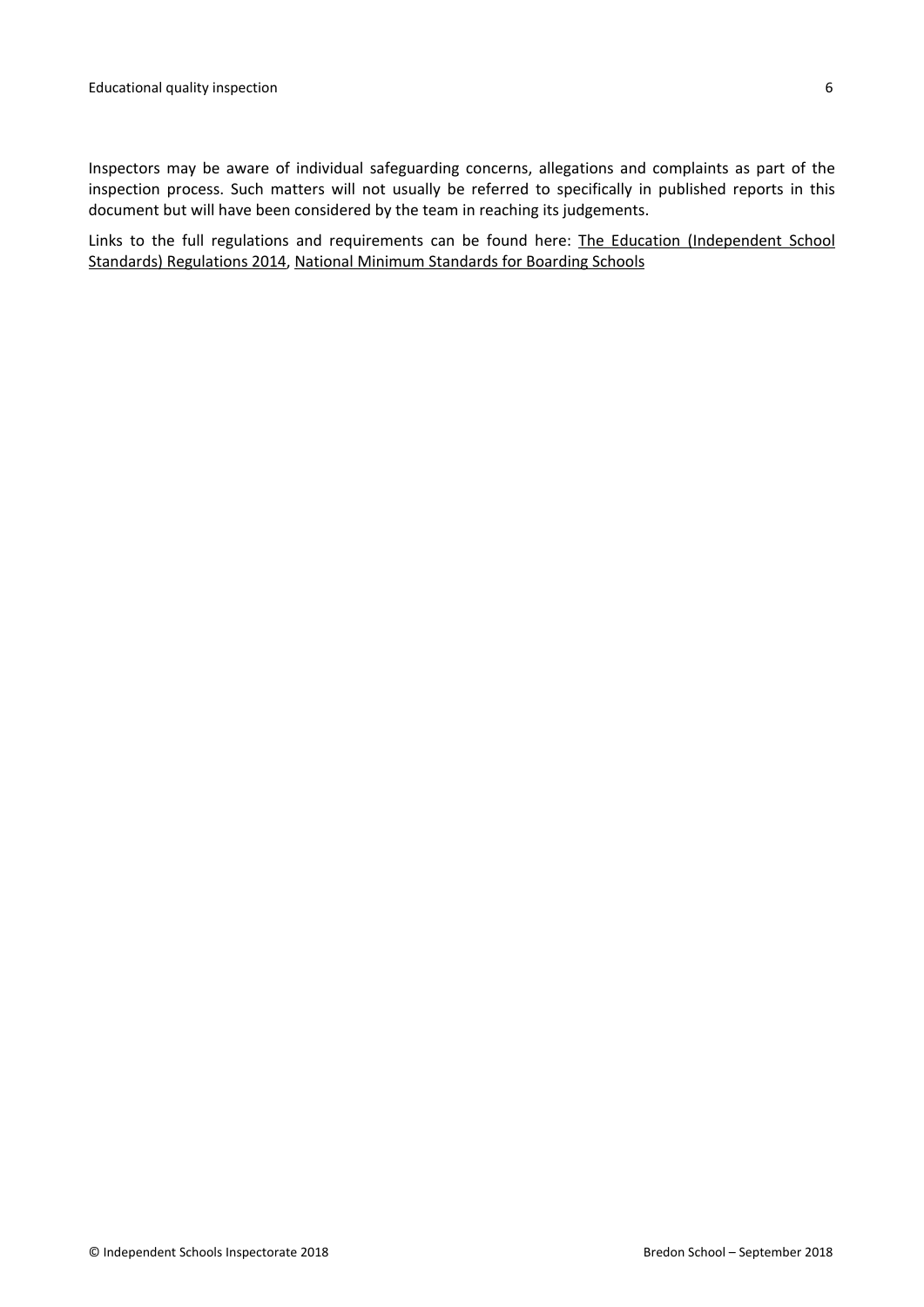#### <span id="page-6-0"></span>**Key findings**

2.1 The school meets the standards in the schedule to the Education (Independent School Standards) Regulations 2014, the National Minimum Standards for Boarding Schools 2015 and associated requirements, and no further action is required as a result of this inspection.

#### <span id="page-6-1"></span>**PART 1 – Quality of education provided**

- 2.2 In the junior school, the school uses its own framework to determine attainment, instead of the national framework.
- 2.3 At GCSE in the years 2015 to 2017, performance has been in line with the national average for maintained schools.
- 2.4 In the sixth form, A-level results in the years 2015 to 2016 have been below and, in 2017, above the national average for sixth formers in maintained schools.
- 2.5 The curriculum is documented, supported by appropriate plans and schemes of work for the pupils and covers the required breadth of material. The teaching enables pupils to make good progress, encompasses effective behaviour management and is supported by suitable resources. A suitable framework for the assessment of pupils' performance is in place.
- **2.6 The standards relating to the quality of education [paragraphs 1–4] are met.**

#### <span id="page-6-2"></span>**PART 2 – Spiritual, moral, social and cultural development of pupils**

- 2.7 Principles and values are actively promoted which facilitate the personal development of pupils as responsible, tolerant, law-abiding citizens. Boarders' views are actively encouraged, and their opinions and concerns are appropriately considered by staff. Any prefect system operating in the school is suitably managed.
- **2.8 The standard relating to spiritual, moral, social and cultural development [paragraph 5] and NMS 17 and 19 are met.**

#### <span id="page-6-3"></span>**PART 3 – Welfare, health and safety of pupils**

- 2.9 Arrangements are made to safeguard and promote the welfare of pupils by meansthat pay due regard to current statutory guidance; good behaviour is promoted; bullying is prevented so far as reasonably practicable; health and safety requirements are met, including those relating to fire safety; provision is made for first aid. Pupils are properly supervised; admission and attendance registers are maintained, as required, and there is a strategic approach to risk assessment. A disability access plan is in place.
- 2.10 An appropriate induction process for pupils new to boarding is implemented, and suitable provision is made for boarders' medical and health care, their food and drink and for managing boarders' laundry and possessions. Boarders have suitable contact with friends and family and access to a programme of activities. Boarding staff are appropriately trained and deployed.
- **2.11 The standardsrelating to welfare, health and safety [paragraphs 6–16], the requirement of Schedule 10 of the Equality Act 2010, the ban on corporal punishment under section 548 of the Education Act 1996, and NMS 2–4, 6–12, 15 and 16 are met.**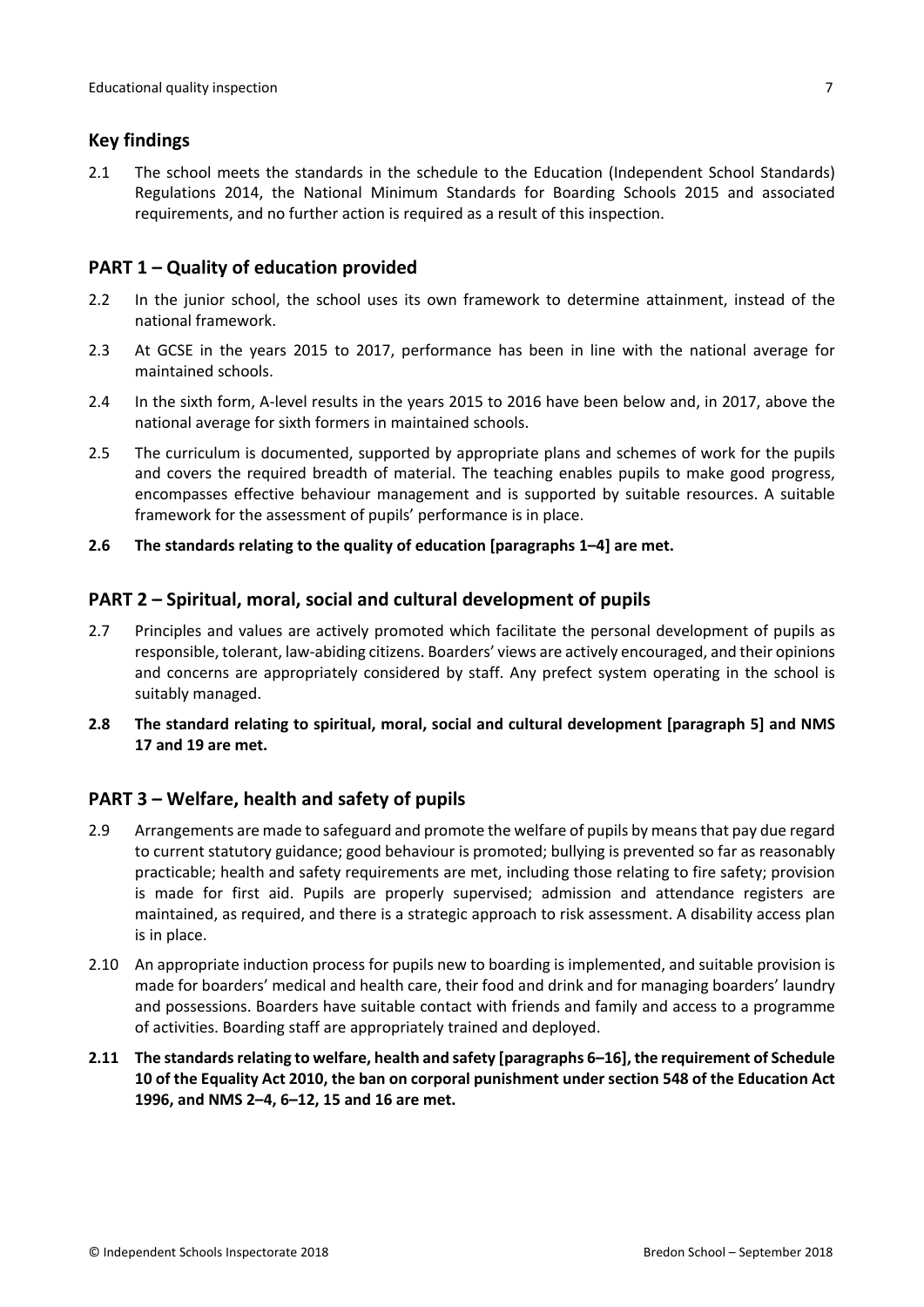### <span id="page-7-0"></span>**PART 4 – Suitability of staff, supply staff, and proprietors**

- 2.12 The school makes appropriate checks to ensure the suitability of staff, supply staff, and proprietors and a register is kept as required. Visitors to boarding accommodation are appropriately supervised and the school's arrangements for guardianship are suitably managed.
- **2.13 The standards relating to the suitability of those in contact with pupils at the school [paragraphs 17–21] and NMS 14 are met.**

#### <span id="page-7-1"></span>**PART 5 – Premises of and accommodation at schools**

2.14 Suitable toilet and changing facilities, and showering facilities where required by the standard, and appropriate accommodation for their medical and therapy needs are provided. The premises are maintained to a standard commensurate with health and safety; acoustics and lighting are appropriate; water provision is adequate. Suitable outdoor space is provided for physical education and outdoor play. Boarding accommodation is adequate for the needs of all boarders, and safeguards and promotes their welfare.

#### **2.15 The standardsrelating to the premises and accommodation [paragraphs 22–31] and NMS 5 are met.**

#### <span id="page-7-2"></span>**PART 6 – Provision of information**

- 2.16 A range of information is variously published, provided or made available to parents, inspectors and the Department for Education. These include details about the proprietor, the ethos of the school and the curriculum, and of the school's arrangements for admission, behaviour and exclusions, bullying, health and safety, first aid, details of the complaints procedure, and the number of complaints registered under the formal procedure during the preceding school year, and the provision for any with education, health and care plans or English as an additional language. They also include particulars of the school's academic performance during the preceding school year, inspection reports and (for parents only) a report at least annually of their own child's progress. The safeguarding policy is posted on the school's website. A suitable statement of boarding principles and practice is published by the school.
- **2.17 The standard relating to the provision of information [paragraph 32] and statement of boarding principles [NMS 1] are met.**

#### <span id="page-7-3"></span>**PART 7 – Manner in which complaints are handled**

- 2.18 Parental complaints, if any, are handled effectively through a three-stage process, (informal, formal and a hearing before a panel of three, one of whom is independent of the school). Each stage has clear time scales, and at the third stage the panel can make findings and recommendations which are communicated to the complainant. Records are kept appropriately, including of any action taken, whether or not a complaint is successful, and identifying those relating to the boarding provision.
- **2.19 The standard relating to the handling of complaints [paragraph 33] and NMS 18 are met.**

#### <span id="page-7-4"></span>**PART 8 – Quality of leadership in and management of schools**

- 2.20 The proprietor ensures that the leadership and management demonstrate good skills and knowledge, and fulfil their responsibilities effectively, so that the other standards are consistently met and they actively promote the well-being of the pupils. Appropriate leadership and management of boarding ensure that the required policies and records are maintained and effectively monitored.
- **2.21 The standard relating to leadership and management of the school [paragraph 34] and NMS 13 are met.**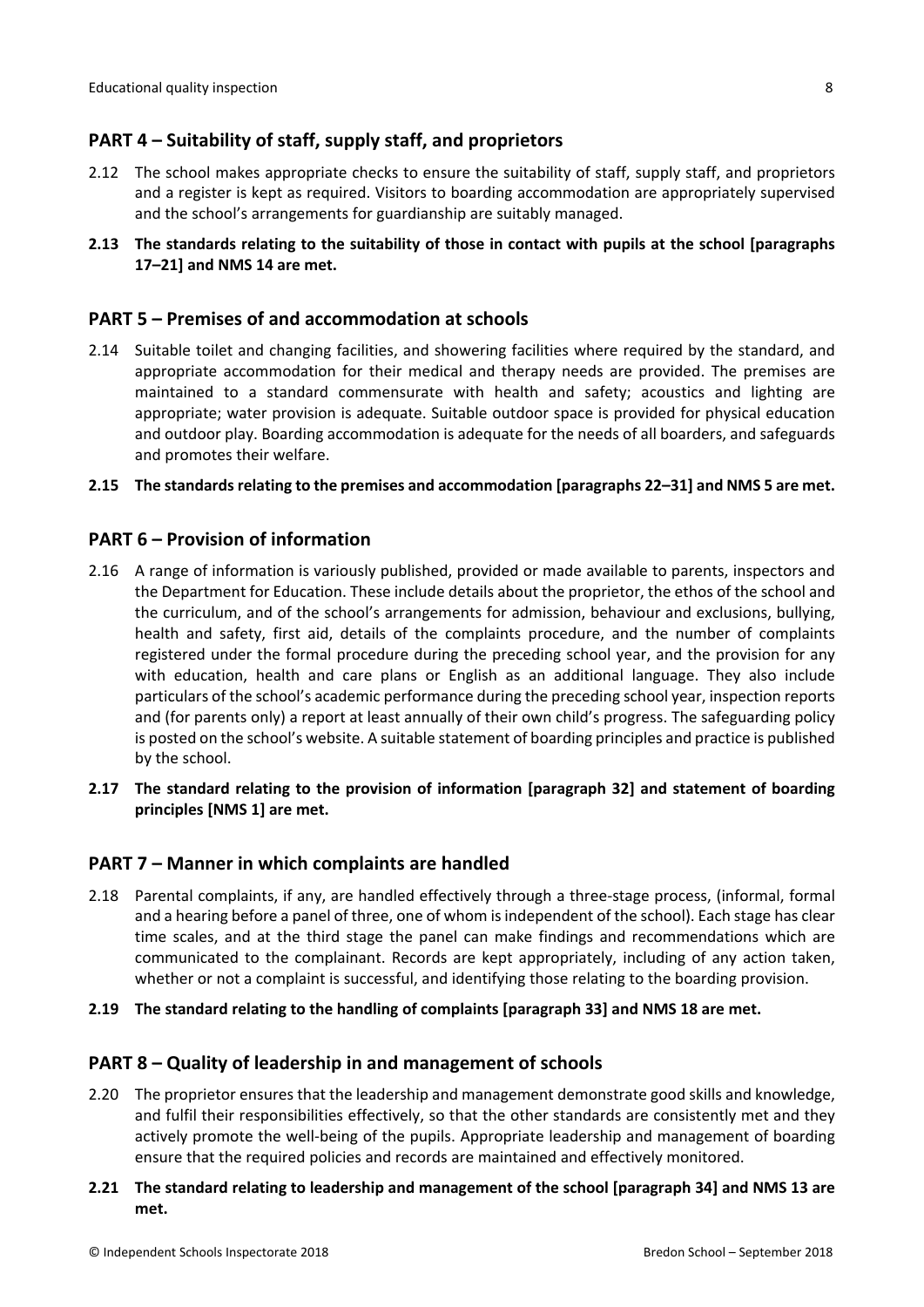## <span id="page-8-0"></span>**3. Educational Quality Inspection**

#### <span id="page-8-1"></span>**Preface**

**The EDUCATIONAL QUALITY inspection reports on the quality of the school's work**. It focuses on the two key outcomes:

- The achievement of the pupils, including their academic development, and
- The personal development of the pupils.

Since the school was last inspected, the framework for inspection has changed. The current inspection framework uses different criteria and arrangements for grading from those used in previous inspection frameworks. The judgements made on this inspection are, therefore, not directly comparable to judgements made on previous inspections.

All independent schools are required to meet the requirements of the Independent School Standards. However, different inspectorates apply different frameworks that are suited to the different types of institutions they inspect. The ISI terminology reflects quality judgements that are at least equivalent to those used by the national inspectorate, Ofsted. ISI reports do not provide a single overarching judgement but instead give a clear judgement about key outcomes for pupils and information on the quality of the school's work.

**The headline judgements must include one of the ISI descriptors 'excellent', 'good', 'sound' or 'unsatisfactory'.**

Where necessary, national curriculum nomenclature is used to refer to year groups in the school.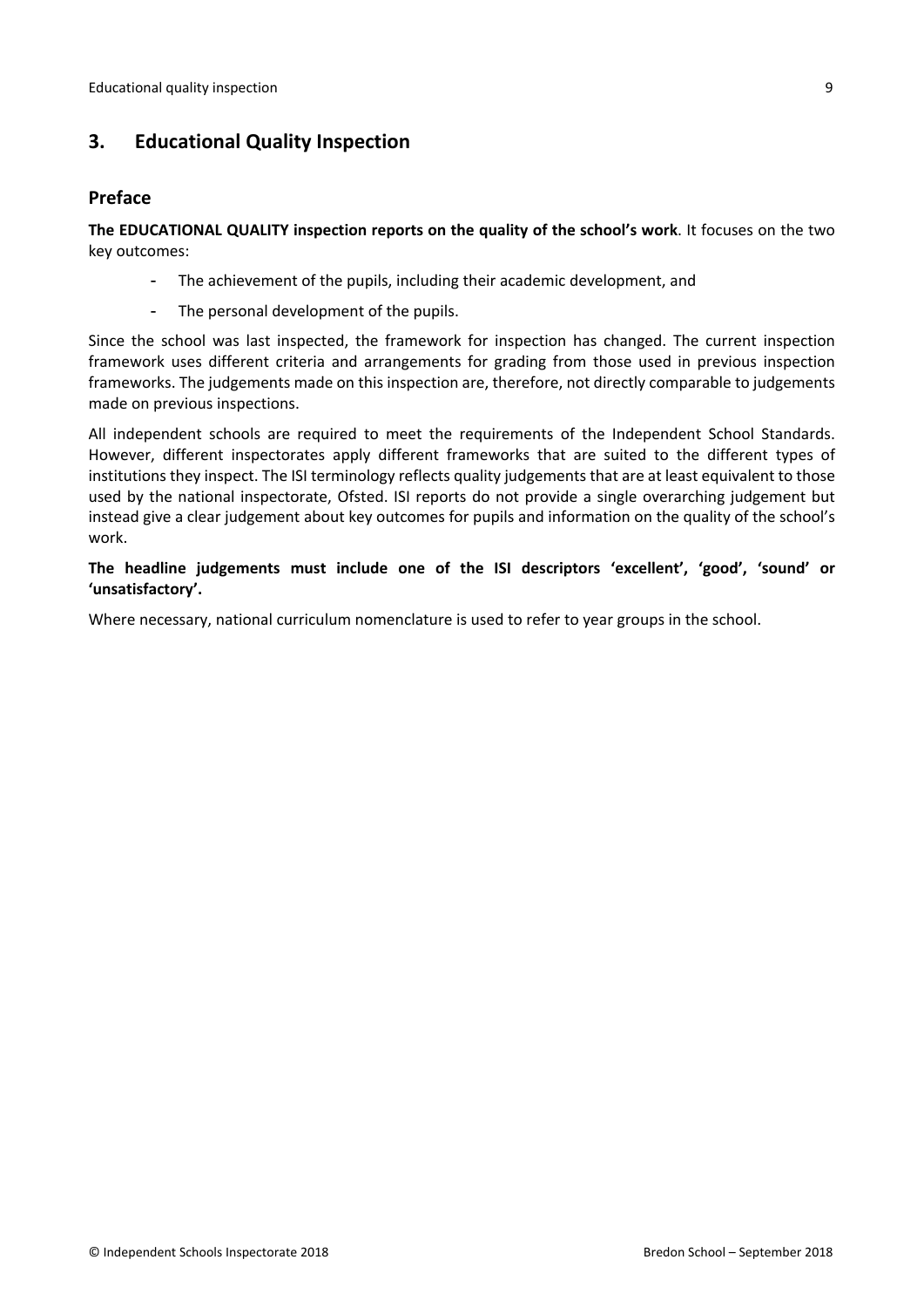## <span id="page-9-0"></span>**Key findings**

- 3.1 The quality of the pupils' academic and other achievements is excellent.
	- Pupils' attitudes to learning are excellent throughout the school.
	- Pupils' progress and attainment are excellent in relation to their starting points.
	- Pupils with a wide range of specific learning needs develop highly effective communication skills over time.
	- Pupils' study skills reach a high standard as they progress through the school.
- 3.2 The quality of the pupils' personal development is excellent.
	- Pupils exhibit excellent social development and collaborative skills.
	- Pupils' respect for and acceptance of diversity are hallmarks of the school.
	- The development of pupils' self-confidence is a strong feature of their personal development.

#### <span id="page-9-1"></span>**Recommendation**

- 3.3 In the context of these excellent outcomes, the school might wish to consider the following:
	- Implement fully the new initiative to make information, communication and technology (ICT) a central element in the pupils' teaching and learning experience.

### <span id="page-9-2"></span>**The quality of pupils' academic and other achievements**

- 3.4 The quality of pupils' academic and other achievements is excellent.
- 3.5 Pupils develop decidedly positive attitudes towards their studies as they progress through the school. They are interested in their lessons, co-operate fully with their teachers and each other and, when they meet difficulties, they are not afraid to seek help. Pupils say that their teachers encourage them, removing the fear of failure so that they persevere, confident that they will succeed. They readily work independently and use their own initiative, whether preparing an Eve's pudding in cookery or researching Islamic beliefs for religious studies. Pupils work extremely well together; junior pupils of mixed ability collaborated effectively on a printing project in art, and senior pupils, working on their individual portfolios in photography, took time to discuss each other's work, enabling all to produce portfolios of a high standard. These excellent attitudes to learning fulfil the school's aim to instil a strong work ethic in its pupils.
- 3.6 Pupilsjoin the school with a wide range of abilities and well over half have SEND and/or EAL. The junior school's own measures of progress show that almost all pupils make rapid progress in their numeracy and literacy skills and are performing above expectations when they move into the senior school. National data from 2015 to 2017, the most recent three years for which comparative statistics are available, show that results at GCSE have been in line with the national average. Results in A-Level examinations were below the national average in 2015 and 2016, and above the national average in 2017. A detailed analysis of these results show that pupils are performing above, or well above, expectations for their abilities and that, overall, pupils' attainment has risen steadily over this period in GCSE, A-Level and BTEC examinations. This steady improvement in standards reflects the school leadership's increased emphasis on developing excellence in teaching and learning. Internal measures used by the school show that pupils with SEND or EAL make at least as good progress as their peers. The wide range of courses offered by the school, the individualised study programmes and welltargeted careers education means pupils are well equipped for the next stage of their lives as they move on to paid employment, apprenticeships, college, or university.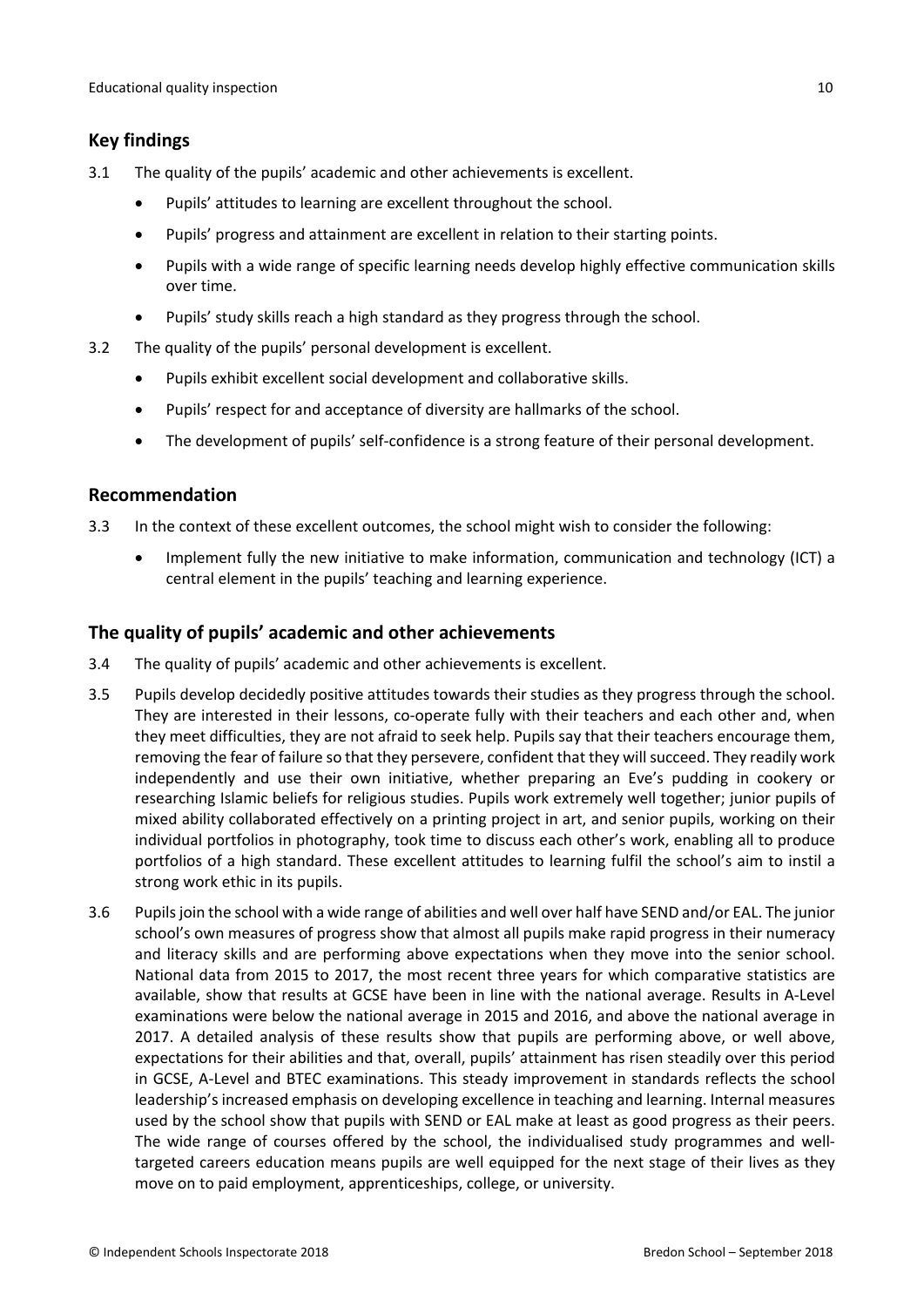- 3.7 Pupils demonstrate high levels of knowledge, skills, and understanding, and they use these effectively across the curriculum. Younger pupils working on the school farm have a thorough knowledge of the care of livestock and understand the needs of individual animals. Sixth form sociology pupils demonstrated their prior knowledge of various social movements such as Marxism and feminism and were able to discuss them with insight and understanding. Senior used their excellent knowledge of market research and segmentation to inform their development of a market questionnaire in a business studies lesson and younger senior pupils showed excellent linguistic and creative skills when discussing their ideas for a Gothic novel. Throughout the school, pupils' skills are at a high level as demonstrated by the excellent quality of their art and photography, their competence in musical performance and their success in sports and other outdoor activities. Pupils are proud of the many new skills they have mastered, from learning how to tie knots in climbing to acquiring independent study skills.
- 3.8 Pupils' communication skills develop rapidly during their time at school, and the most able write fluently and are excellent public speakers. Pupils with limited English or less-developed reading skills gain confidence as they are encouraged to read aloud in class and to take part in assemblies, so that by the time they leave school, they can speak and read confidently in public. The scrutiny of pupils' work shows that their writing skills improve rapidly and pupils with EAL move from single words in English to continuous prose within a few months. Specialist lessons and well-targeted support from teachers and teaching assistants enables pupils with EAL and SEND to make significant progress over time and, where appropriate, pupils are encouraged to use technologies to support their reading and writing. All pupils listen well to their teachers and to others often encouraging one another to share their ideas and thoughts in discussions and activities.
- 3.9 Pupils' numeracy skills are strong, the most able demonstrated their excellent understanding whilst finding domains and ranges of functions in preparation for the A-level examination. Younger pupils dividing quantities into certain ratios were highly accurate in their calculations. Pupils apply these strong skills appropriately in other subjects, such as geography, science and business studies, and in practical activities, such as when weighing food on the farm or measuring angles in woodwork. Many pupils make excellent use of ICT for presenting their work and to support their learning in a range of subjects. The most able pupils pursue specialised courses at the on-site ICT academy; these pupils develop high levels of competency and can gain relevant industry standard qualifications. Governors and school leaders have reviewed the role of ICT in pupils' education and the school is in the early stages of an initiative to develop its use as a learning tool for all pupils.
- 3.10 Pupils achieve success in many individual and group activities. They benefit from an excellent choice of individual and team sports and, for a small school, teams achieve considerable success against larger institutions. Pupils are proud of these sporting successes and are keen to improve. The school's clay pigeon shooting teams have been overall winners at the national schools' challenge for the last three years and the kayak team enjoyed success in several classes in an international competition. Pupils have individual successes in animal husbandry at the local agricultural show and a group of junior pupils achieved a 'highly commended' for their garden at the local horticultural show. In most years, the majority of pupilsin the upperseniorschool enrol in The Duke of Edinburgh's Award scheme (DofE), the large majority completing the award during their time at school. Around a third to a half of Year 13 enrol on the gold award every year and in 2018 all who enrolled were successful in gaining their gold award. Sixth form pupils achieve a number of qualifications whilst at school, for example training as lifeguards. Pupils' achievements cover a wide range of areas depending on their individual abilities and they often exceed their own expectations and those of their parents and teachers. Some achieve in conventional ways by obtaining a degree or following a successful career, others by obtaining employment despite more advanced learning disabilities or by overcoming mental health problems or physical disabilities to sing in a concert or to give a musical recital in public.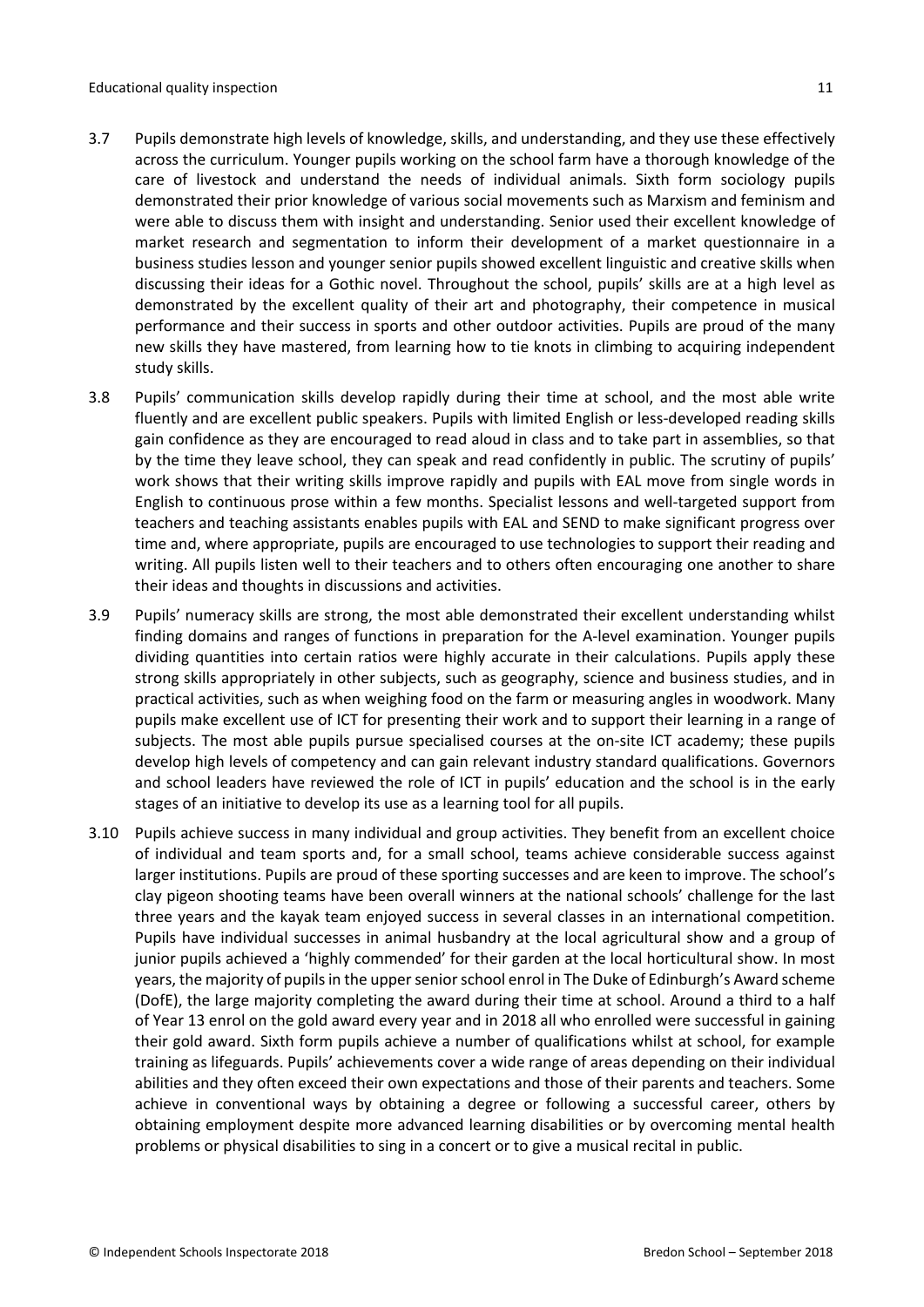Governors and school leaders have invested time and resources in the curriculum to ensure that it has sufficient breadth to include courses that are appropriate for a wide range of abilities, disabilities and interests. Pupils respond positively because the programmes of study suit their learning styles and interests and they achieve at a high level for their abilities.

3.11 The successes of the pupils are a result of their excellent study skills which are developed during their time at school. Many pupils overcome their learning difficulties as they learn and apply a range of study skills that are promoted through specialist teaching, mindfulness techniques and the support and encouragement of staff in the classroom and in the boarding houses. Teachers and pupils are in constant dialogue about the best ways to help individuals learn and this conversation is written into the 'Pupil Passport' which contains strategies to help the pupil learn most efficiently. Pupils' research skills are well-developed and encouraged by staff who offer many opportunities for pupils to work independently from the youngest years. Pupils draw on a wide range of resources and the more able can synthesise and analyse their findings. An example of this was seen in a photography class where pupils worked simultaneously with several software applications and produced detailed, well presented results with excellent analysis. Pupils apply the same analytical skills to their sporting activities, such as when a shooting team evaluated their performance after a recent competition and summed up the lessons learned from their shared experiences.

#### <span id="page-11-0"></span>**The quality of the pupils' personal development**

- 3.12 The quality of the pupils' personal development is excellent.
- 3.13 Pupils build strong, supportive relationships with each other during their time at school. They collaborate productively in lessons to help each other learn more effectively and they work purposefully together in sports and activitiesto achieve success whether on the rugby field or in caring for animals on the school farm. Pupils listen to each other and seek to help, for example, older pupils who have particular learning difficulties support younger ones with similar needs, and digital leaders are trained to educate others in the safe use of online resources. The large majority of boarders who responded to the pre-inspection questionnaire agreed that boarders generally get on well with each other in the house. Pupils forge strong relationships as they work together; younger senior pupils leave their electronic devices behind and focus on friendship and teamwork at overnight camps organised by the outdoor education department. Most older pupils participate successfully in collaborative endeavours such as group cycling, the Combined Cadet Force (CCF) or DofE. The school's outdoor education programme, strongly supported by governors and school leaders, is part of the mainstream curriculum and plays a key role in promoting the social development of pupils.
- 3.14 Pupils not only tolerate but value difference, because they recognise the wide range of personalities, needs and backgrounds within their population, and so they fulfil the school's aim for them to develop into well-rounded tolerant individuals. Sixth form pupils are proud of their 'International Corridor' in the boarding house and enjoy the mix of cultures. Pupils accept their own and each other's strengths and weaknesses; they are open about them and make allowances for them, creating a strong, caring community. This was evident in the democratic election of house leaders. Pupils listened attentively to all the candidates and were supportive of those who were not elected as well as those who were. This showed that pupils fully endorse the school's ethos of inclusion and respect that is modelled strongly by the staff.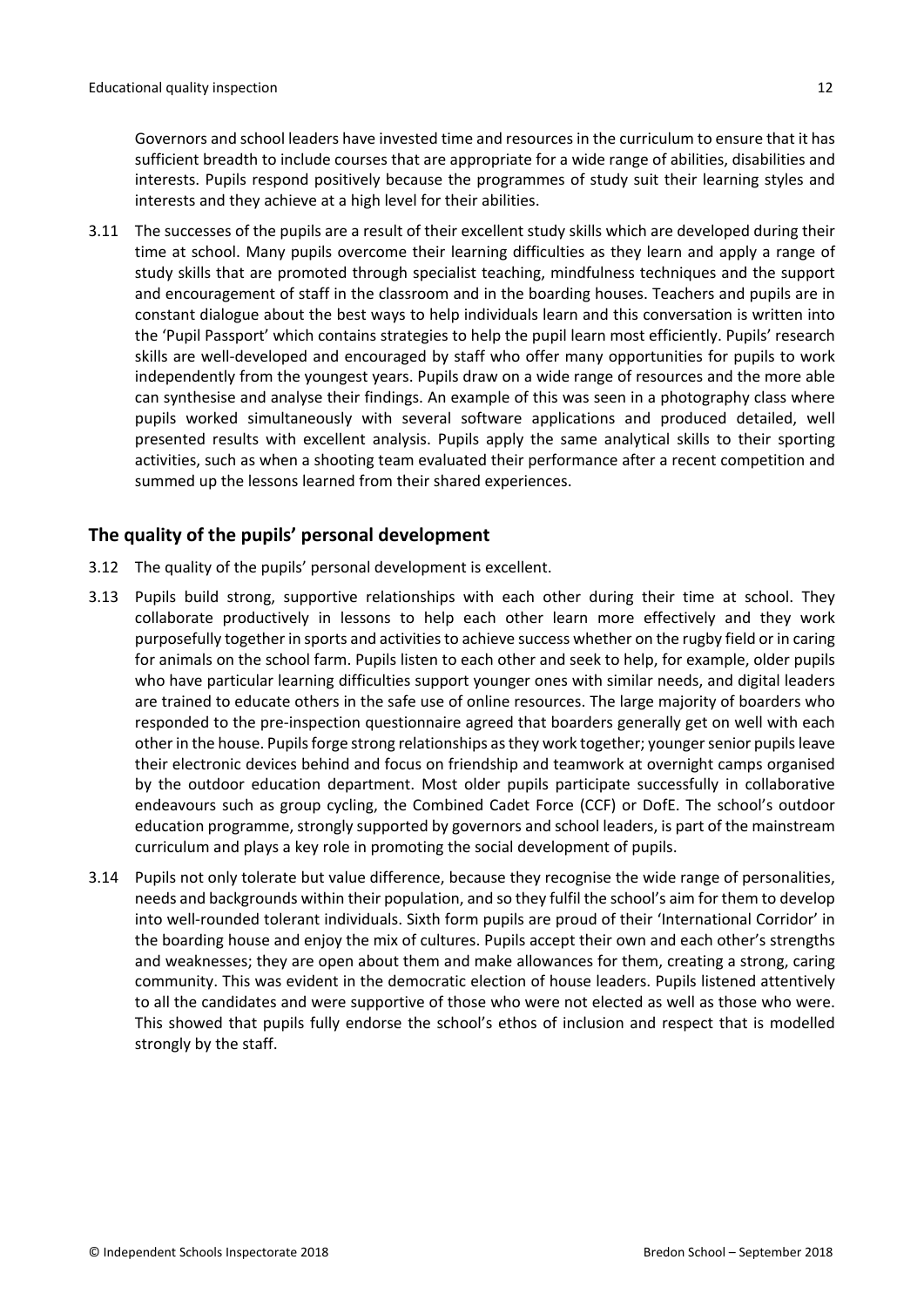- 3.15 Many pupils enter the school having experienced obstacles and discouragement, and they testify to the way their self-confidence and self-esteem have grown as they have responded to the school's individualised approach to learning and sensitive pastoral care. All parents who responded to the preinspection questionnaire said that the school helps their child to be confident and independent and the large majority of boarders agreed that boarding also helps. As pupils' self-confidence grows they are motivated to work hard and to be resilient in the face of difficulties. This strong work ethic, in line with the school's aims, is evident in lessons and activities; pupils spoke of the necessity of persevering with practices and training for team sports and musical events. In lessons, they are self-disciplined and conscientious and say they benefit from the small class sizes and the strategies and encouragement they receive from their teachers and the special needs staff. The school's individualised approach and extensive curriculum, including practical and academic studies, ensure that every pupil can make progress and develop confidence and skills for the future.
- 3.16 Pupils understand that the decisions they make will affect them in the future. They are encouraged by staff to make their own decisions and to understand the consequences. For example, pupils say they have choices in the boarding house as to how they will manage their electronic devices by making their own plan. Pupils who want to care for the animals on the farm know they must get up early and the youngest pupils make choices about the most appropriate equipment to use in cookery and which roles to adopt in woodland activities. Older pupils take advice from parents, boarding and teaching staff when they choose options for GCSE and make considered choices for their sixth form studies helped by the school's careers and work experience programmes. The weekly day-release work programme for Year 12 ensures that pupils have extensive experience of the world of work enabling them to make more informed choices about their future beyond school.
- 3.17 Pupils appreciate strongly the non-material aspects of life expressing this through their excellent art and music, their appreciation of the quiet spaces around school where they can sit and think, and the high value they place on their friendships. Some pupils with communication difficulties can express themselves eloquently when playing an instrument or singing, others express their feelings and ideas in their high-quality artwork. Pupils take a keen interest in the variety of faiths represented in the school and enjoy exploring the ideas and beliefs of their peers. They have a strong moral understanding reflected in their excellent behaviour around the school, their concern for others and the relaxed, respectful relationships that they have with the staff and other adults. The straightforward school behaviour code is appreciated by pupils and was seen to work most effectively in practice.
- 3.18 Pupilssay they are learning how to stay physically and mentally healthy because the curriculum offers them an outdoor lifestyle and the school ethos encourages them to talk to each other and to staff if they have problems. A very large majority of pupils in the questionnaire said they feel safe at school and in the boarding houses. Many learn to manage their own emotions and overcome personal difficulties, benefitting from the care of pastoral staff, the strong family atmosphere in the boarding houses, and school initiatives, such as the mindfulness programme. Pupils say that they learn about keeping safe in small tutor groups where they can discuss things easily; older children who are peer mentors will listen to their problems, and digital leaders help them to keep safe on the internet. Pupils learn about the importance of a healthy diet in cookery classes and the school catering reinforces the message. An emphasis on outdoor education contributes strongly to their physical and mental health.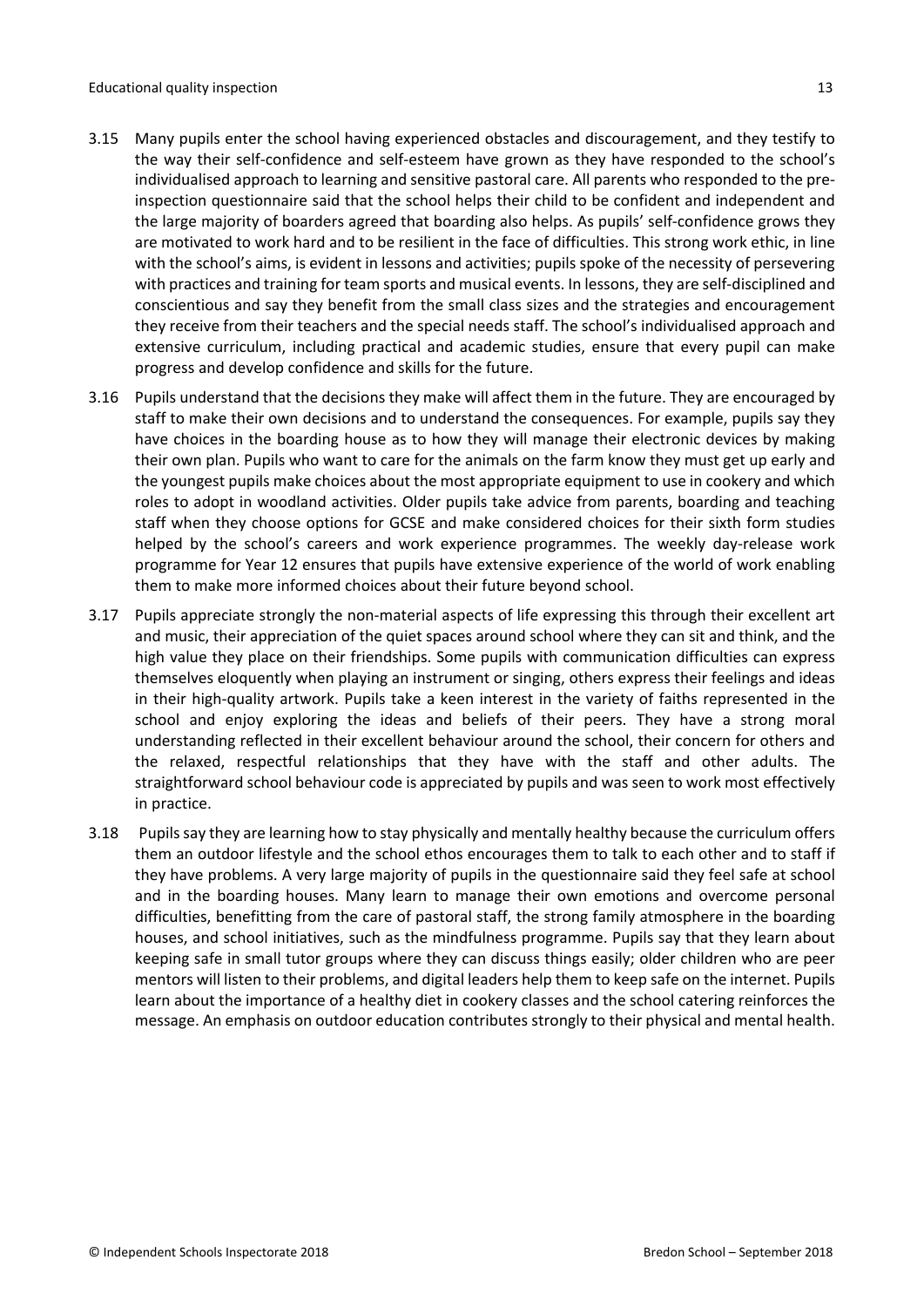3.19 Pupils make many excellent contributions to their school and community in line with the institution's aims. They serve as prefects and sports and house captains, and take part in school, boarding and food councils. They organise clubs and charity events and help to run assemblies. Pupils studying engineering service and maintain the school tractor and mowers used in the farm and grounds, and some studying childcare can do work experience in the junior school. Older pupils with qualifications in single pitch climbing or as lifeguards volunteer to assist with these activities and those working towards the service element of DofE help younger pupils with their reading. Pupils in the CCF join the local community for the Remembrance Day parade and pupils from the school traditionally volunteer to help at the local annual agricultural show. Pupils visit residents in a local care home and keep in touch by writing letters and rugby players volunteer to help with the weekly touch rugby sessions for local children. Pupils raise money for charities by singing in the 'Young Voices' choir and, by taking part in a sponsored walk, they raised money to help build a school in Nepal.